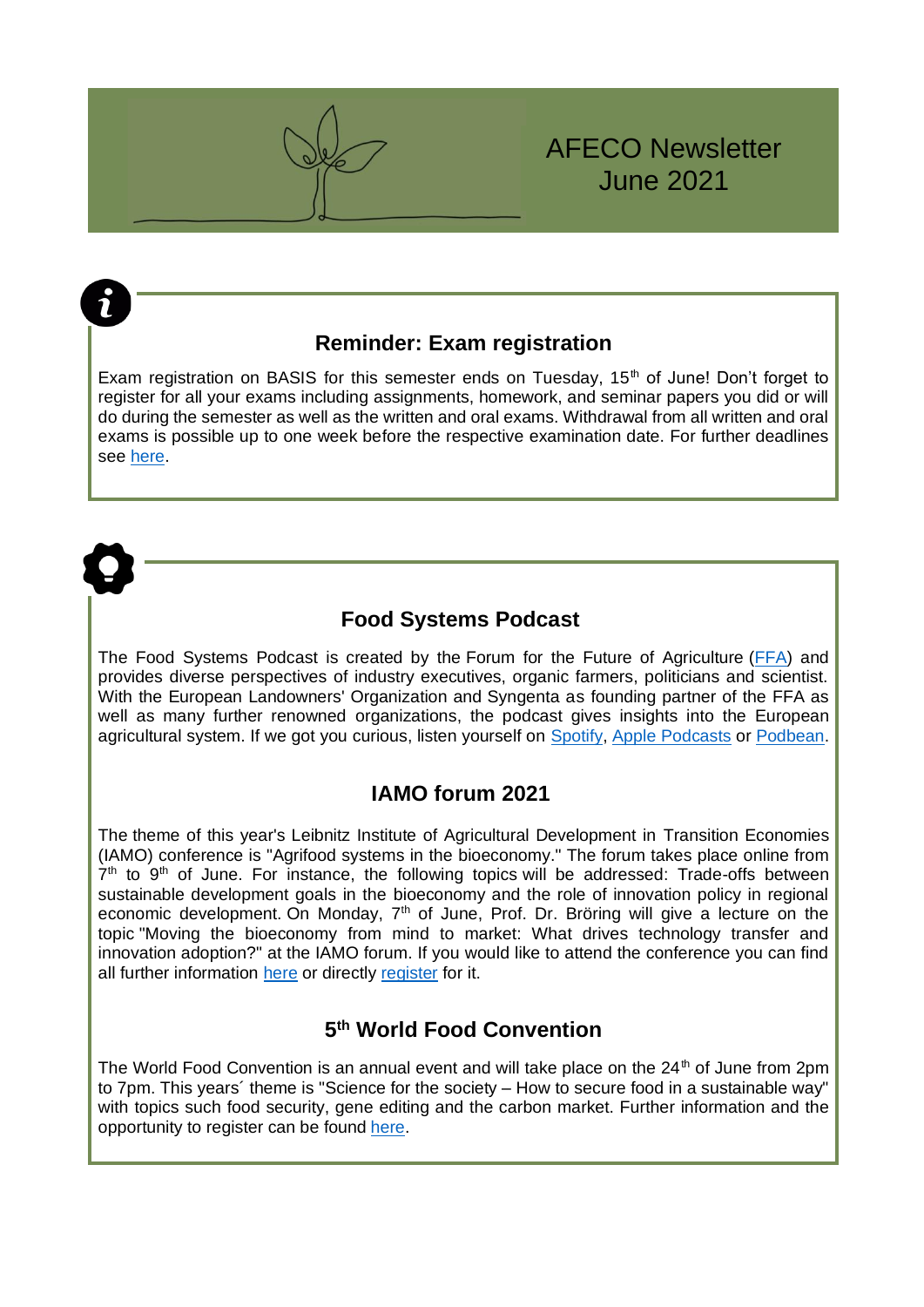# **GAIA Masters Student Paper Award**

**– call for contributions –**

The international journal [GAIA](https://www.oekom.de/zeitschrift/gaia-2) – Ecological Perspectives for Science and Society invites Masters students to participate in the GAIA Masters Student Paper Award. Masters students are encouraged to submit their results from research-based courses or Masters theses in the field of transdisciplinary environmental and sustainability science. Every year, one article will be selected by a jury and the winner will be granted a price money of 1500€. Deadline for your submission is  $17<sup>th</sup>$  October 2021. Further information as well as a quideline for you manuscript can be found [here.](https://www.oekom.de/publikationen/zeitschriften/gaia/c-131)



# **Internship & Job Opportunities\***

[Praktikum \(w,m,d\) als Sales Officer](https://jobs.sencrop.com/jobs/1186837-sales-officer-german-fluent-w-m-internship-in-germany) (6 Monate), Sencrop, remote

[Praktikant\\*in im Globalvorhaben Beschäftigung im ländlichen Raum mit Fokus auf Jugendliche,](https://jobs.giz.de/index.php?ac=jobad&id=55477) GIZ, Bonn, Bewerbungsfrist: 13.06.21

[Studentische Hilfskraft \(w,m,d\) im Bereich Projektadministration,](https://www.stellenwerk-bonn-rhein-sieg.de/jobboerse/studentische-hilfskraefte-mwd-im-bereich-projektadministration-koeln-210521-469274) KIAG Knowledge Intelligence Applications GmbH, Köln

[Wissenschaftliche\\*r Mitarbeiter\\*in "Agrarökonomie/Bioökonomie",](https://www.ifls.de/ueber-uns/jobs/) Institut für Ländliche Strukturforschung, Frankfurt am Main, Bewerbungsfrist: 15.06.2021

[Research Assistant](https://www.ilr1.uni-bonn.de/de/jobs/stellenausschreibung-phd-05.2021.pdf) (3 years), Institute of Food Economics and Consumption Studies, University of Kiel, application deadline: 15.06.2021

**\*** job descriptions in German require fluent German skills Check out the ILR [website](https://www.ilr1.uni-bonn.de/de/jobs) for PhD positions and other post-graduate job opportunities



## **Interview with Zara Grauer**

For this issue we could win Zara Grauer for an interview. Zara is an AFECO alumni and did the master program from 2016 to 2019. We hope her experiences and insights will be as interesting for you as they were for us.

**JM/LH: Hi Zara, we really appreciate that you took the time for us! Let us start with a very brief question: What is the first thing you remember when you think back to your study time in the AFECO program?**

ZG: The first thing I remember is the many hours we all spent at

the Poppelsdorfer Library. But these are by no means negative memories. I rather remember the many nice exchanges, lunches in the Mensa and breaks in front of the Poppelsdorfer Schloss.